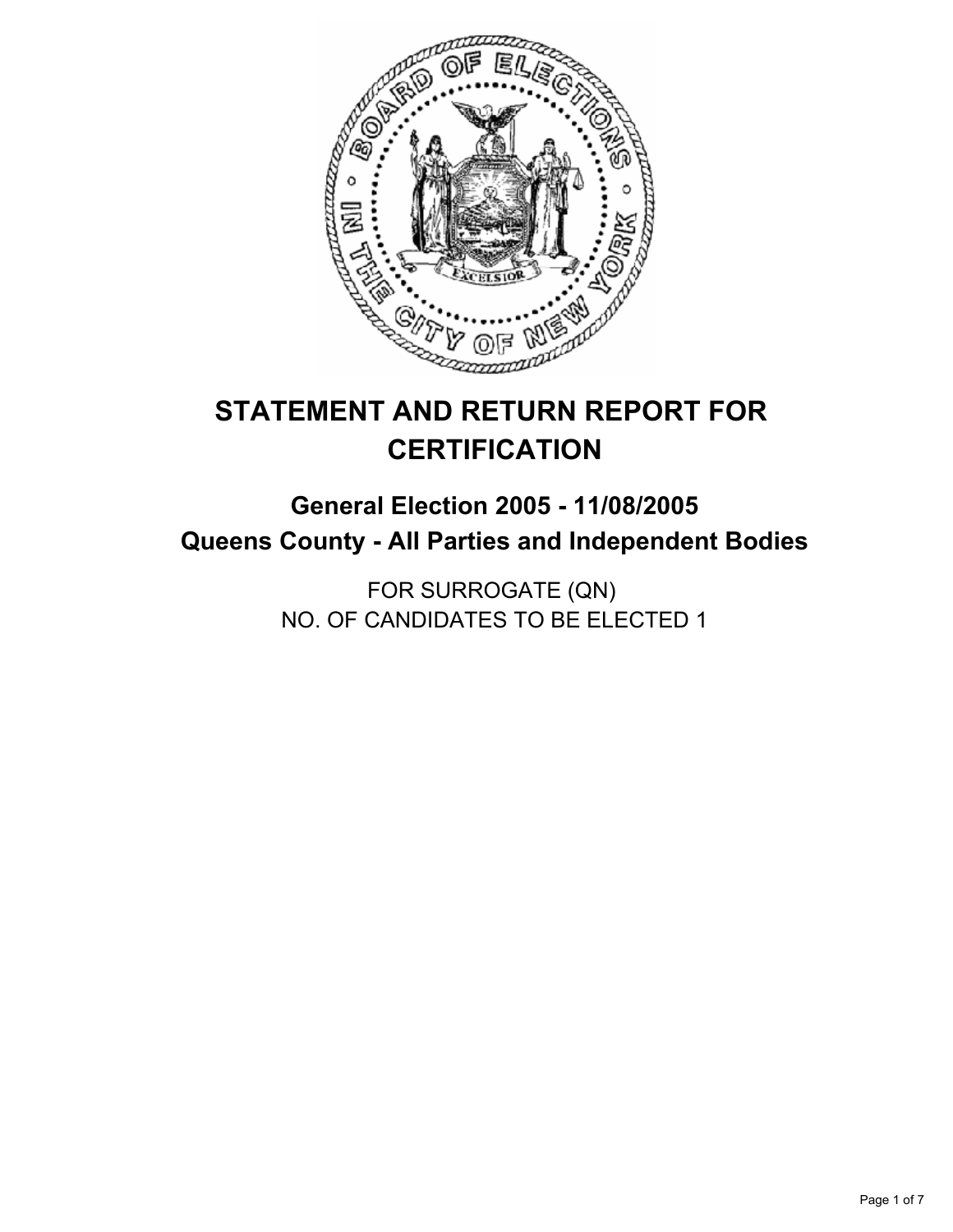

| PUBLIC COUNTER                 | 12,924 |
|--------------------------------|--------|
| <b>EMERGENCY</b>               | 11     |
| ABSENTEE/MILITARY              | 252    |
| AFFIDAVIT                      | 125    |
| <b>TOTAL BALLOTS</b>           | 13,312 |
| ROBERT L NAHMAN (REPUBLICAN)   | 2,188  |
| ROBERT L NAHMAN (DEMOCRATIC)   | 4,993  |
| ROBERT L NAHMAN (CONSERVATIVE) | 240    |
| <b>TOTAL VOTES</b>             | 7,421  |
| <b>UNRECORDED</b>              | 5.891  |

## **ASSEMBLY DISTRICT 23**

| PUBLIC COUNTER                 | 21,946 |
|--------------------------------|--------|
| <b>EMERGENCY</b>               | 84     |
| ABSENTEE/MILITARY              | 617    |
| AFFIDAVIT                      | 234    |
| <b>TOTAL BALLOTS</b>           | 22,881 |
| ROBERT L NAHMAN (REPUBLICAN)   | 5,874  |
| ROBERT L NAHMAN (DEMOCRATIC)   | 7,637  |
| ROBERT L NAHMAN (CONSERVATIVE) | 1,083  |
| <b>TOTAL VOTES</b>             | 14,594 |
| <b>UNRECORDED</b>              | 8.287  |

## **ASSEMBLY DISTRICT 24**

| <b>PUBLIC COUNTER</b>          | 25,586 |  |
|--------------------------------|--------|--|
| <b>EMERGENCY</b>               | 93     |  |
| ABSENTEE/MILITARY              | 495    |  |
| <b>AFFIDAVIT</b>               | 194    |  |
| <b>TOTAL BALLOTS</b>           | 26,368 |  |
| ROBERT L NAHMAN (REPUBLICAN)   | 5,879  |  |
| ROBERT L NAHMAN (DEMOCRATIC)   | 11,669 |  |
| ROBERT L NAHMAN (CONSERVATIVE) | 782    |  |
| CHRISTINE LAVIN (WRITE-IN)     |        |  |
| KATHLEE BUSCOMI (WRITE-IN)     |        |  |
| <b>TOTAL VOTES</b>             | 18,332 |  |
| <b>UNRECORDED</b>              | 8.036  |  |

| PUBLIC COUNTER                 | 15,944 |
|--------------------------------|--------|
| <b>EMERGENCY</b>               | 24     |
| ABSENTEE/MILITARY              | 313    |
| AFFIDAVIT                      | 200    |
| <b>TOTAL BALLOTS</b>           | 16,481 |
| ROBERT L NAHMAN (REPUBLICAN)   | 3,496  |
| ROBERT L NAHMAN (DEMOCRATIC)   | 6,585  |
| ROBERT L NAHMAN (CONSERVATIVE) | 504    |
| <b>TOTAL VOTES</b>             | 10,585 |
| <b>UNRECORDED</b>              | 5.896  |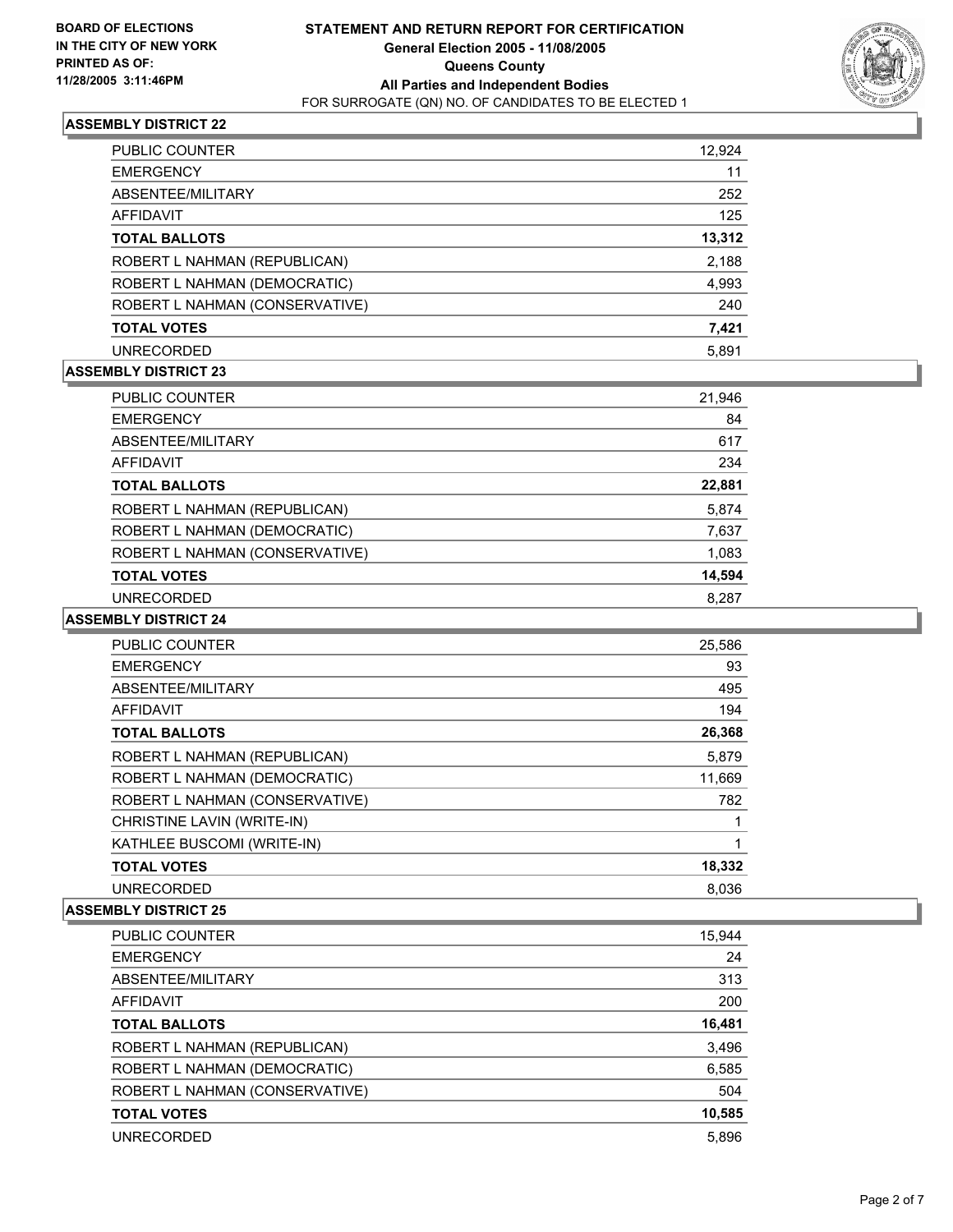

| PUBLIC COUNTER                 | 27,535 |
|--------------------------------|--------|
| <b>EMERGENCY</b>               | 116    |
| ABSENTEE/MILITARY              | 780    |
| AFFIDAVIT                      | 218    |
| <b>TOTAL BALLOTS</b>           | 28,649 |
| ROBERT L NAHMAN (REPUBLICAN)   | 7,298  |
| ROBERT L NAHMAN (DEMOCRATIC)   | 10,978 |
| ROBERT L NAHMAN (CONSERVATIVE) | 975    |
| <b>TOTAL VOTES</b>             | 19,251 |
| <b>UNRECORDED</b>              | 9.398  |

## **ASSEMBLY DISTRICT 27**

| PUBLIC COUNTER                 | 19,174 |  |
|--------------------------------|--------|--|
| <b>EMERGENCY</b>               | 40     |  |
| ABSENTEE/MILITARY              | 459    |  |
| AFFIDAVIT                      | 197    |  |
| <b>TOTAL BALLOTS</b>           | 19,870 |  |
| ROBERT L NAHMAN (REPUBLICAN)   | 3,913  |  |
| ROBERT L NAHMAN (DEMOCRATIC)   | 8,282  |  |
| ROBERT L NAHMAN (CONSERVATIVE) | 492    |  |
| <b>TOTAL VOTES</b>             | 12,687 |  |
| <b>UNRECORDED</b>              | 7.183  |  |

| <b>PUBLIC COUNTER</b>          | 23,409 |
|--------------------------------|--------|
| <b>EMERGENCY</b>               | 6      |
| ABSENTEE/MILITARY              | 622    |
| <b>AFFIDAVIT</b>               | 216    |
| <b>TOTAL BALLOTS</b>           | 24,253 |
| ROBERT L NAHMAN (REPUBLICAN)   | 5,765  |
| ROBERT L NAHMAN (DEMOCRATIC)   | 9,769  |
| ROBERT L NAHMAN (CONSERVATIVE) | 747    |
| BELA MOLINAR (WRITE-IN)        |        |
| JEFF LEBOWITZ (WRITE-IN)       |        |
| KAREN ROSS (WRITE-IN)          |        |
| <b>TOTAL VOTES</b>             | 16,284 |
| <b>UNRECORDED</b>              | 7.969  |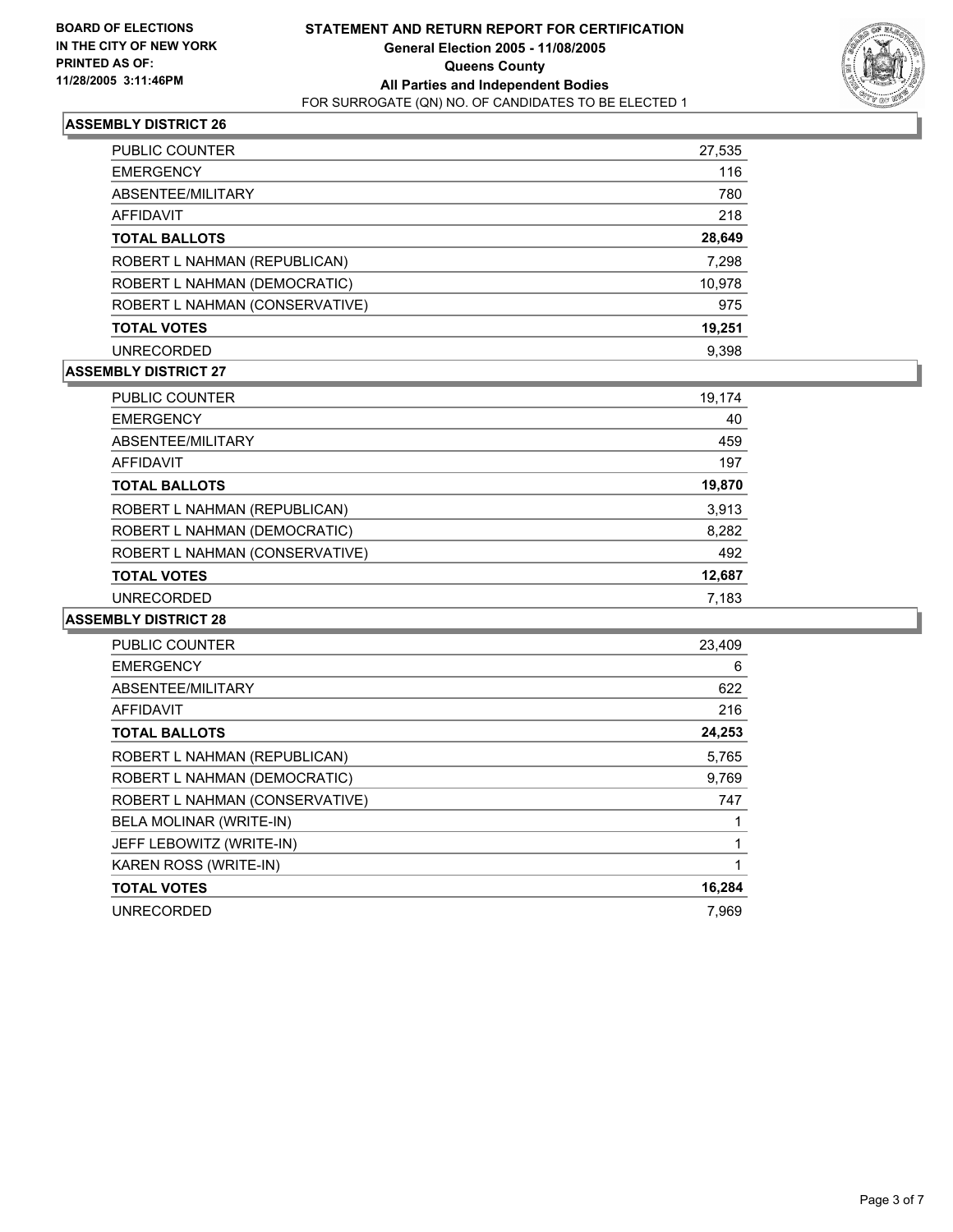

| <b>PUBLIC COUNTER</b>          | 18,015 |
|--------------------------------|--------|
| <b>EMERGENCY</b>               | 0      |
| ABSENTEE/MILITARY              | 312    |
| AFFIDAVIT                      | 197    |
| <b>TOTAL BALLOTS</b>           | 18,524 |
| ROBERT L NAHMAN (REPUBLICAN)   | 1,706  |
| ROBERT L NAHMAN (DEMOCRATIC)   | 10,030 |
| ROBERT L NAHMAN (CONSERVATIVE) | 121    |
| JOHN W CRONIN (WRITE-IN)       |        |
| MARY C CRONIN (WRITE-IN)       |        |
| <b>TOTAL VOTES</b>             | 11,859 |
| <b>UNRECORDED</b>              | 6.665  |

**ASSEMBLY DISTRICT 30**

| <b>PUBLIC COUNTER</b>          | 17,055 |  |
|--------------------------------|--------|--|
| <b>EMERGENCY</b>               | 42     |  |
| ABSENTEE/MILITARY              | 304    |  |
| AFFIDAVIT                      | 200    |  |
| <b>TOTAL BALLOTS</b>           | 17,601 |  |
| ROBERT L NAHMAN (REPUBLICAN)   | 3,931  |  |
| ROBERT L NAHMAN (DEMOCRATIC)   | 6,524  |  |
| ROBERT L NAHMAN (CONSERVATIVE) | 606    |  |
| MARK SENAPE (WRITE-IN)         |        |  |
| <b>TOTAL VOTES</b>             | 11,062 |  |
| <b>UNRECORDED</b>              | 6,539  |  |

## **ASSEMBLY DISTRICT 31**

| <b>PUBLIC COUNTER</b>          | 13,761 |
|--------------------------------|--------|
| <b>EMERGENCY</b>               | 139    |
| ABSENTEE/MILITARY              | 373    |
| AFFIDAVIT                      | 233    |
| <b>TOTAL BALLOTS</b>           | 14,506 |
| ROBERT L NAHMAN (REPUBLICAN)   | 1,496  |
| ROBERT L NAHMAN (DEMOCRATIC)   | 7,328  |
| ROBERT L NAHMAN (CONSERVATIVE) | 135    |
| ALAN KATEMAN (WRITE-IN)        |        |
| <b>TOTAL VOTES</b>             | 8,960  |
| <b>UNRECORDED</b>              | 5.546  |

| PUBLIC COUNTER                 | 17,090 |
|--------------------------------|--------|
| <b>EMERGENCY</b>               | 21     |
| ABSENTEE/MILITARY              | 200    |
| <b>AFFIDAVIT</b>               | 194    |
| <b>TOTAL BALLOTS</b>           | 17,505 |
| ROBERT L NAHMAN (REPUBLICAN)   | 1,120  |
| ROBERT L NAHMAN (DEMOCRATIC)   | 9,119  |
| ROBERT L NAHMAN (CONSERVATIVE) | 108    |
| <b>TOTAL VOTES</b>             | 10,347 |
| <b>UNRECORDED</b>              | 7,158  |
|                                |        |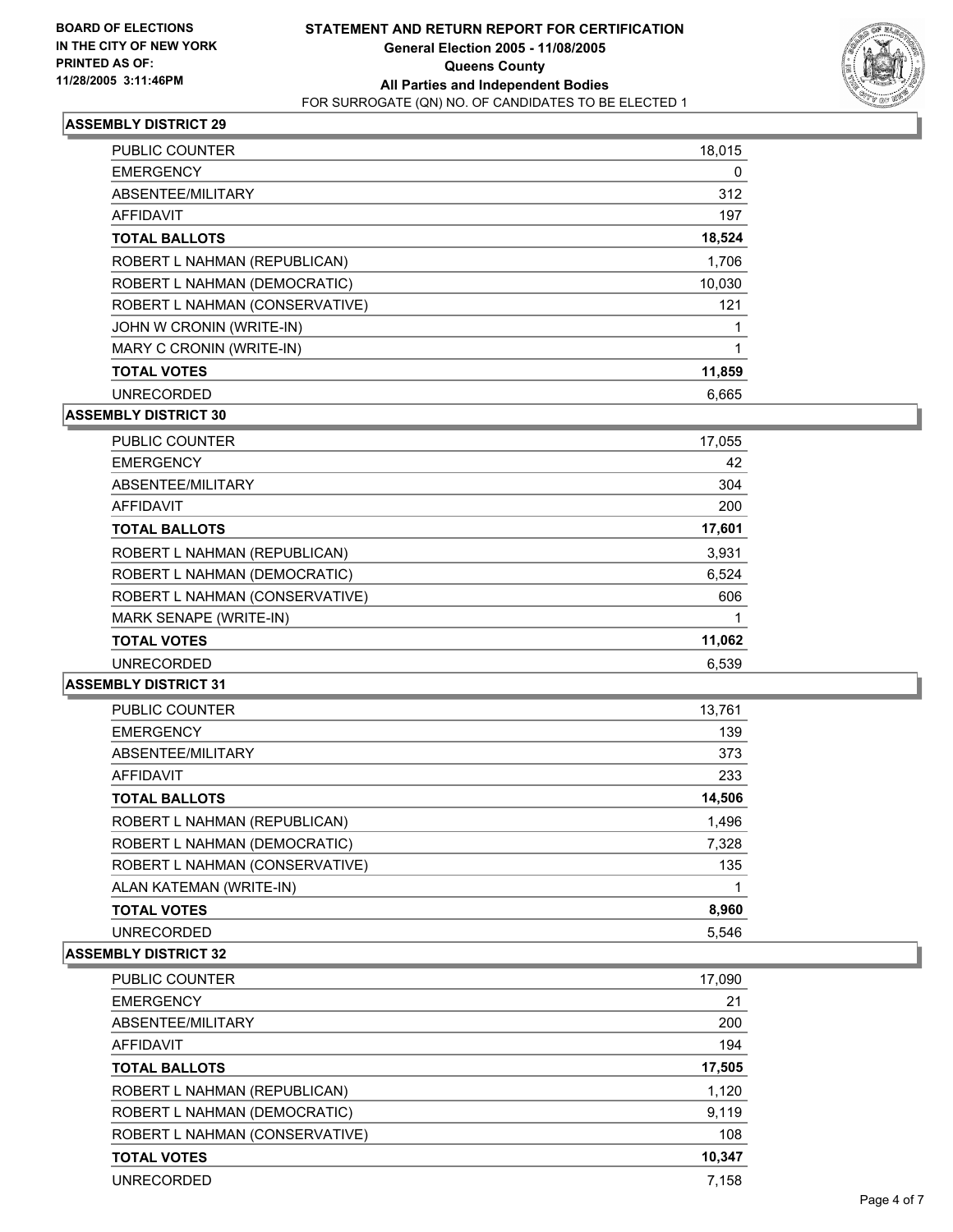

| <b>PUBLIC COUNTER</b>          | 19,635 |
|--------------------------------|--------|
| <b>EMERGENCY</b>               |        |
| ABSENTEE/MILITARY              | 208    |
| AFFIDAVIT                      | 212    |
| <b>TOTAL BALLOTS</b>           | 20,062 |
| ROBERT L NAHMAN (REPUBLICAN)   | 2,696  |
| ROBERT L NAHMAN (DEMOCRATIC)   | 10,101 |
| ROBERT L NAHMAN (CONSERVATIVE) | 316    |
| <b>TOTAL VOTES</b>             | 13,113 |
| <b>UNRECORDED</b>              | 6.949  |

## **ASSEMBLY DISTRICT 34**

| <b>PUBLIC COUNTER</b>          | 13,968 |
|--------------------------------|--------|
| <b>EMERGENCY</b>               | 6      |
| ABSENTEE/MILITARY              | 188    |
| AFFIDAVIT                      | 155    |
| <b>TOTAL BALLOTS</b>           | 14,317 |
| ROBERT L NAHMAN (REPUBLICAN)   | 2,244  |
| ROBERT L NAHMAN (DEMOCRATIC)   | 6,208  |
| ROBERT L NAHMAN (CONSERVATIVE) | 292    |
| X-MAN (WRITE-IN)               |        |
| <b>TOTAL VOTES</b>             | 8,745  |
| <b>UNRECORDED</b>              | 5,572  |

## **ASSEMBLY DISTRICT 35**

| <b>PUBLIC COUNTER</b>          | 13.243 |  |
|--------------------------------|--------|--|
| <b>EMERGENCY</b>               | 0      |  |
| ABSENTEE/MILITARY              | 299    |  |
| AFFIDAVIT                      | 157    |  |
| <b>TOTAL BALLOTS</b>           | 13,699 |  |
| ROBERT L NAHMAN (REPUBLICAN)   | 1,771  |  |
| ROBERT L NAHMAN (DEMOCRATIC)   | 6,351  |  |
| ROBERT L NAHMAN (CONSERVATIVE) | 187    |  |
| CHRISTOPHER FISHER (WRITE-IN)  |        |  |
| <b>TOTAL VOTES</b>             | 8,310  |  |
| <b>UNRECORDED</b>              | 5.389  |  |

| PUBLIC COUNTER                 | 15,523 |
|--------------------------------|--------|
| <b>EMERGENCY</b>               | 0      |
| ABSENTEE/MILITARY              | 190    |
| AFFIDAVIT                      | 261    |
| <b>TOTAL BALLOTS</b>           | 15,974 |
| ROBERT L NAHMAN (REPUBLICAN)   | 2,777  |
| ROBERT L NAHMAN (DEMOCRATIC)   | 7,000  |
| ROBERT L NAHMAN (CONSERVATIVE) | 337    |
| <b>TOTAL VOTES</b>             | 10,114 |
| <b>UNRECORDED</b>              | 5.860  |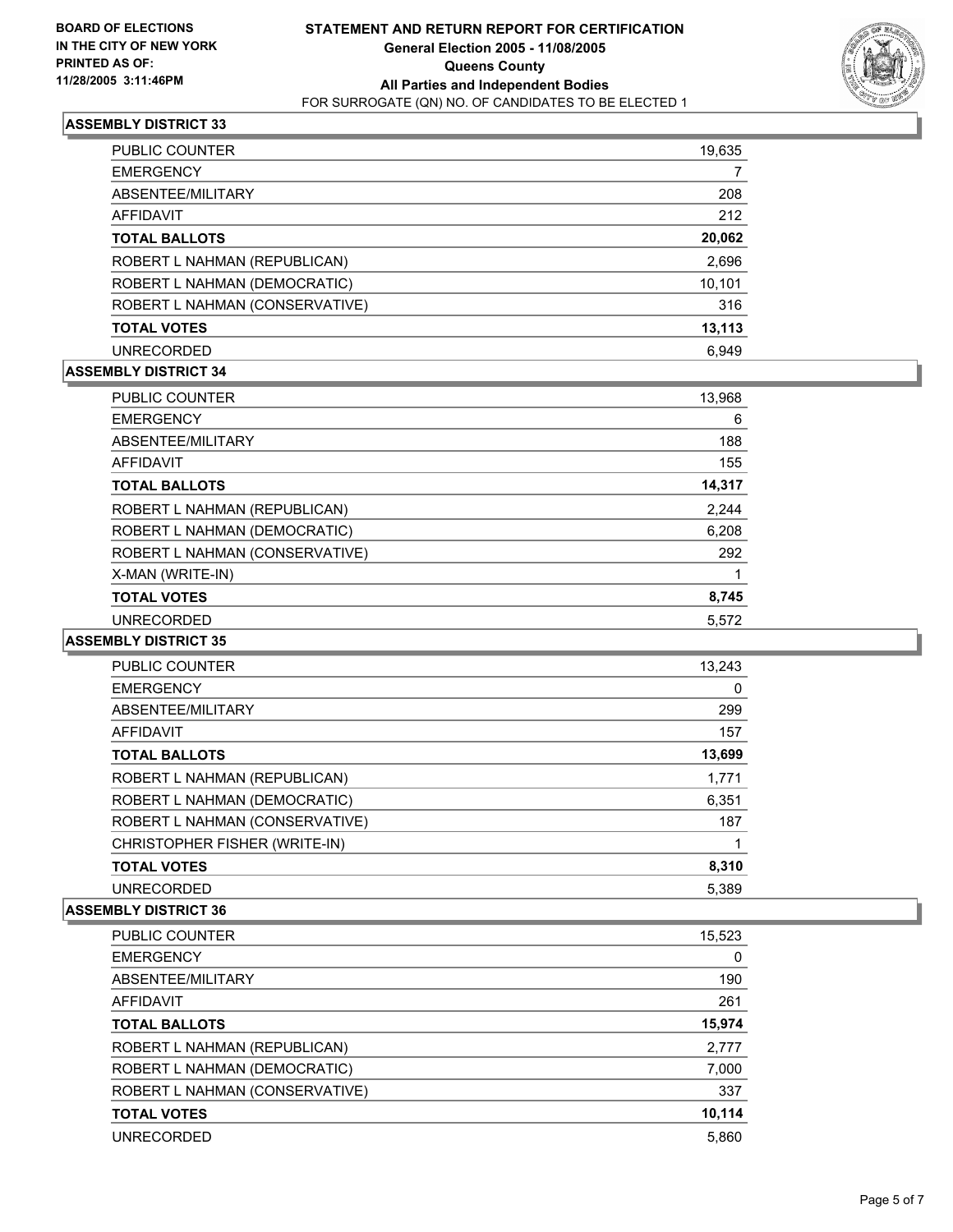

| <b>PUBLIC COUNTER</b>          | 14,583 |
|--------------------------------|--------|
| <b>EMERGENCY</b>               | 23     |
| ABSENTEE/MILITARY              | 187    |
| AFFIDAVIT                      | 214    |
| <b>TOTAL BALLOTS</b>           | 15,007 |
| ROBERT L NAHMAN (REPUBLICAN)   | 2,047  |
| ROBERT L NAHMAN (DEMOCRATIC)   | 7,151  |
| ROBERT L NAHMAN (CONSERVATIVE) | 270    |
| <b>TOTAL VOTES</b>             | 9,468  |
| <b>UNRECORDED</b>              | 5.539  |

## **ASSEMBLY DISTRICT 38**

| PUBLIC COUNTER                 | 13,748 |
|--------------------------------|--------|
| <b>EMERGENCY</b>               | 12     |
| ABSENTEE/MILITARY              | 176    |
| AFFIDAVIT                      | 188    |
| <b>TOTAL BALLOTS</b>           | 14,124 |
| ROBERT L NAHMAN (REPUBLICAN)   | 3,252  |
| ROBERT L NAHMAN (DEMOCRATIC)   | 5,152  |
| ROBERT L NAHMAN (CONSERVATIVE) | 653    |
| <b>TOTAL VOTES</b>             | 9,057  |
| <b>UNRECORDED</b>              | 5.067  |

| <b>PUBLIC COUNTER</b>          | 10,305 |
|--------------------------------|--------|
| <b>EMERGENCY</b>               | 0      |
| ABSENTEE/MILITARY              | 102    |
| AFFIDAVIT                      | 151    |
| <b>TOTAL BALLOTS</b>           | 10,558 |
| ROBERT L NAHMAN (REPUBLICAN)   | 1,245  |
| ROBERT L NAHMAN (DEMOCRATIC)   | 4,588  |
| ROBERT L NAHMAN (CONSERVATIVE) | 110    |
| ERENEST BRANDT (WRITE-IN)      |        |
| MICKEY MOUSE (WRITE-IN)        |        |
| <b>TOTAL VOTES</b>             | 5,945  |
| <b>UNRECORDED</b>              | 4.613  |